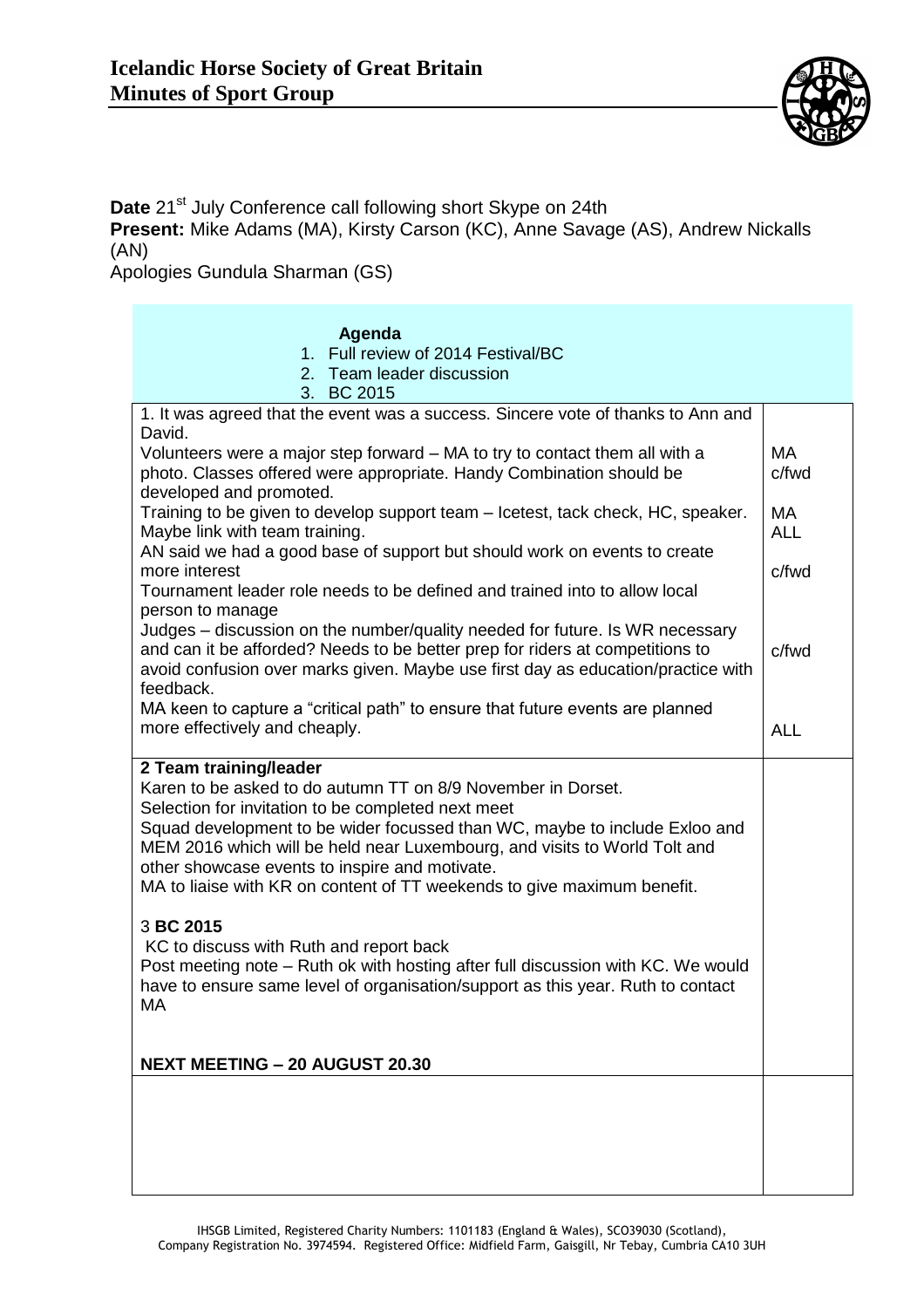

email from Kirsty

Dear all,

I hope this finds you all well (or recovering well!).

I've got a few things that I'd like to discuss, if we can by email, if it's easier, then that's fine.

## 1. Team Training

Are we able to confirm date & venue for the first one in the Autumn yet? We've got a few things already in the diary, and I suspect others will have soon too.

It would be good to confirm date so that it can go in newsletter & invites out etc.

I had a wee think about how we could make it more financially viable. And wondered how you felt about it:

Sports A riders: based on selection 2013: Jem, Andrew, Ann, Mike, Sandy (YR), James, Charlotte, Fi

Sports B riders: based on performance or desire at BC14:

Freija, Torben, Janice, Celia, Nadine, Phillipa, Abi, Aidan (YR) (Based on scores and tests entered etc)

Invite all of the above and then leave it open for others to join if they so desire.

Sport A riders would do as Karen has suggested.

Sport B riders could do a small amount of training with Karen & generally join in.

??

2. BC 2015 Date (presumably 3rd weekend in June?) and Venue?

3. I'd like to suggest we have a "sports techi" day this winter.